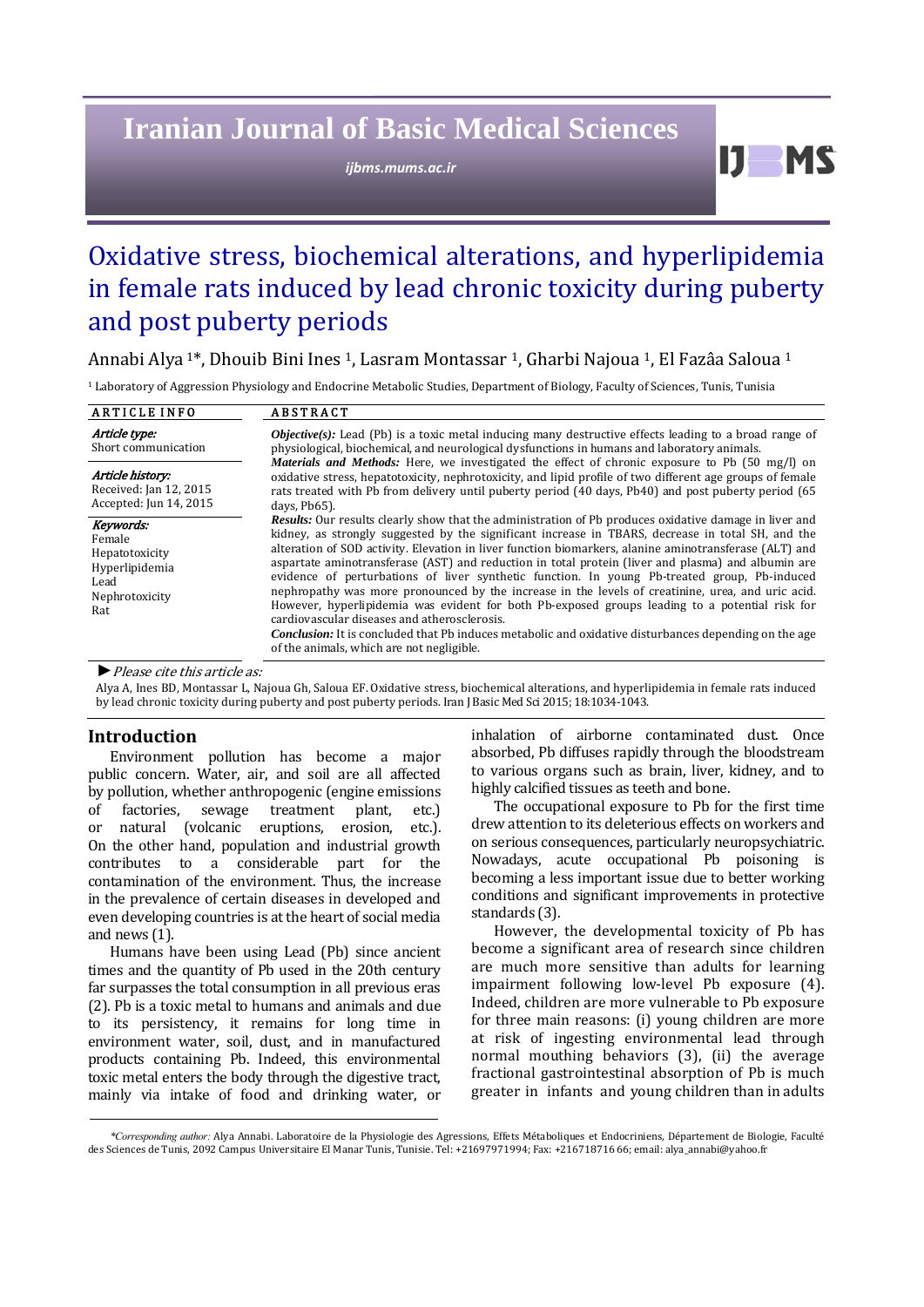(5), and (iii) the developing nervous system is thought to be far more vulnerable to the toxic effects of Pb than the mature brain  $(6)$ .

Target organs in children are essentially the same as in adults, but some clinical manifestations of Pb effects are unique for the first aging group; furthermore, they can occur at levels much lower than in adults. Chronic low level of Pb exposure during this period reduces the IQ level significantly, and unfortunately, most of the neurobehavioral impacts are irreversible (7). Indeed, blood Pb levels of 10  $\mu$ g/dl (equivalent to 0.48  $\mu$ mol/l) or higher are considered toxic and result in neurological disorders, cognitive impairments, hypertension, and other disorders (8).

Lead-induced oxidative stress or disruption of prooxidant/antioxidant balance in blood and other soft tissues has been postulated to be the major mechanism of Pb associated tissue injury (9). It causes oxidative stress by inducing the generation of reactive oxygen species  $(ROS)$   $(10)$ , increasing the level of lipid peroxidation and thiobarbituric acid reactive substances (TBARS)  $(8, 10)$ , and inhibiting the activity of many antioxidant enzymes, including glutathione  $(11, 12)$ . Consequently, Pb alters the antioxidant defense system of cells, resulting in pathophysiological events in various body organs.

The liver and the kidney, being organs playing a vital part in the metabolism of Pb, are at special risk of damage. Indeed, liver which is responsible for maintaining the body's metabolic homeostasis has been considered as the target organ for the toxic effects of Pb  $(13)$ . Liver is the largest repository of Pb among soft tissues followed by kidney (10).

The absorbed Pb is conjugated in the liver and passed to the kidney, where a small quantity is excreted in urine and the rest is accumulated in various body organs and affects many biological activities at the molecular, cellular, and intercellular levels, which may result in morphological alterations that can remain even after Pb levels have fallen (14, 15).

Lipid disturbances have been classified as both principal and potential risk factors for cardiovascular diseases. Increased levels of total and LDL cholesterol were included with the principal risk factors for circulatory diseases. The new risk factors for cardiovascular diseases include an elevated level of triglycerides (TGs), the presence of small and dense LDL, and an increased concentration of lipoprotein  $(a)$  (Lpa). Currently, it is assumed that in persons exposed to Pb compounds, the lipid disturbances, representing risk factors for cardiovascular diseases, are manifested with a high frequency. Therefore, it can be concluded that Pb and its compounds induce pro-atherosclerotic effects in the lipid profile (16).

Based on the above considerations, this study was carried out to investigate the effects of chronic exposure to Pb on oxidative stress parameters in liver and kidneys of two different age groups of Wistar female rats treated with Pb from delivery until puberty period (young individuals) and post puberty period (adults). For this purpose, the concentrations of TBARS, total thiol group (SH), and SOD activity were measured in the liver and kidney of rats. Because excessive amounts of Pb may also cause nephropathy, liver dysfunction, and lipid profile disturbances, some relative metabolic parameters were determined to assess the level of toxicity in these animals.

# **Materials and Methods**

#### *Chemicals*

Lead (II) acetate and phosphate ammonium  $(NH_4)_2$ HPO<sub>4</sub> were purchased from PROLABO (France). Butylated hydroxytoluene, 2-thiobarbituric acid (TBA), Coomassie 

G250, 5,5'-dithiobis (2-nitrobenzoic acid) (DTNB), bovine serum albumin (BSA), Triton X-100, and the stock solution of Pb  $(1 \times g$  Pb/l) were obtained from Sigma Chemicals (Germany). Concentrated pure acid nitric  $(HNO<sub>3</sub>, 69%)$  was obtained from Merck (Darmstadt, Germany). All other chemicals were of the highest grade available.

## *Determination of optimum dose*

The choice of Pb dose was based on previous tests initiating with very high starting doses. The chosen dose of  $50$  mg  $Pb/l$  corresponds to an acceptable dose that does not cause any sign of toxicity until the end of the experimental period. Indeed, when the experimental protocol is established, the amount of administered Pb increases blood lead levels which can be detectable at bone level after 40 days of exposure.

#### *Experimental animals*

Experiments were started in female Wistar rats (200–220 g body weight) provided from society of pharmaceutical industries of Tunisia (SIPHAT, Tunis, Tunisia). After 1 week as adaptation period in a room with controlled temperature (22 °C  $\pm$  2 °C) and lighting  $(12-hr$  light–dark), they were mated with males.

A sperm-positive vaginal smear was taken to indicate the first day of pregnancy. From that moment, dams were housed individually in cages.

Beginning at lactational day 1, dams were given drinking water containing 50 mg/l of lead acetate until weaning. Control dams were given tap water. Thereafter, the offspring were exposed to the same solutions throughout the experiment, from weaning (day 21) until sacrifice. Female pups were housed in individually ( $n = 12-16$ ) and then were sacrificed at 40 days of age (puberty, Pb40) and at 65 days of age (post puberty, Pb65) with their relative controls based on developmental stages given by Ronis *et al* (17).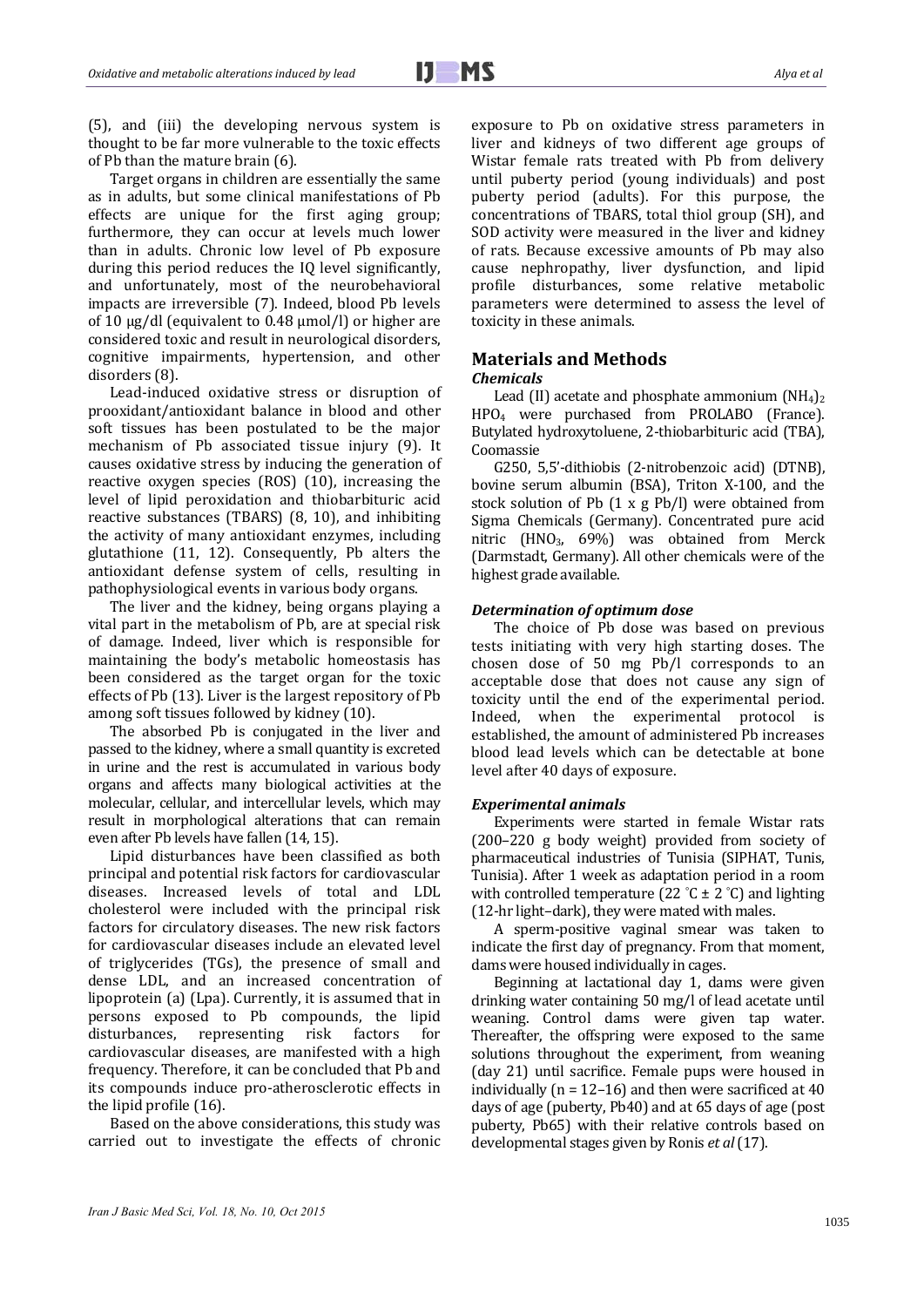During the experimental period, animals had access to food and water *ad libitum*; water consumption and weight gain were recorded every day. However, we were unable to determine milk intake for each animal per day; furthermore, it was not part of our objectives.

At the end of the treatment, animals were killed by decapitation without preliminary anesthesia, and whole blood was taken quickly from their neck. The liver and the right kidney were removed by transverse abdominal incision and kept frozen at -80 $^{\circ}$ C.

## *Blood lead determination*

Pb concentration in whole blood samples  $(0.1$  ml) was directly determined by graphite furnace atomic absorption spectroscopy method, after addition of matrix modifier  $(20 \text{ g/l} (\text{NH}_4)_2 \text{ HPO}_4, 2\% \text{ Triton X}$ -100) without digestion (18). These measures were implemented using a ZEEnit 700-Analytik-Jena, Germany, equipped with deuterium and Zeeman background correction. Photometry was performed at a wavelength of 283.3 nm using a lead hollow cathode lamp. Calibration curve was obtained from the standard solutions prepared from a certified stock solution of Pb (1g Pb/l) and which corresponded to concentrations of 5, 10, 15, and 20  $\mu$ g Pb/100 ml blood. Duplicate determinations were carried out for each sample and standards. Results were expressed as micrograms Pb per 100 ml of blood.

### *Hematological parameters*

Hemoglobin was measured colorimetrically according to Drabkin and Austin's method (19) through its transformation to cyanmethemoglobin under the action of potassium ferricyanide and potassium cyanide. Hemoglobin concentration was expressed in  $g/l$ .

Hematocrit measurements were carried out in capillary tubes centrifuged with HEMATOCRIT 20 Hettich for 15 min at 1000 rpm.

Glucose was measured by the glucose oxidase and peroxidase using quinoneimine as a chromogen. The amount of plasma glucose is related to amount of quinoneimine which is measured spectrophotometrically at 505 nm (20).

## *Hepatic markers of damage*

Plasma activities of alanine aminotransferase (ALT) (EC 2.6.1.2) and aspartate aminotransferase (AST) (EC 2.6.1.1) were determined spectrophotometrically according to Bergmeyer *et al* (21). Changes in the absorbance were determined at 340 nm. Results were expressed in IU/l. Plasma alkaline phosphatase (ALP) (EC 3.1.3.1) activity was determined according to Price and Woodman (22). The absorbance was read at 405 nm, and the results were expressed in IU/l. Plasma albumin was determined according to Doumas et al (23). The reaction mixture was monitored spectrophotometrically at 628 nm. Results were expressed in  $g/l$ . All reagents and chemicals were obtained from Biomaghreb Laboratories, Tunis, Tunisia.

### *Renal markers of damage*

Renal function was analyzed by determining creatinine  $(24)$ , uric acid  $(25)$ , and urea  $(26)$  levels in plasma. Samples, standards and controls, were each added to 1 ml reaction mixture and read spectrophotometrically at 492, 510, and 340 nm, respectively. All reagents and chemicals were obtained from Biomaghreb Laboratories, Tunis, Tunisia. Results were expressed in mg/l.

#### *Oxidative stress parameters*

#### *TBARS concentration*

TBARS were measured according to Oteiza *et al* (27) with slight modifications. A mixture of  $150 \mu$  of tissue homogenate,  $0.5$  ml of  $30$  g/l sodium dodecyl sulfate, 2 ml of  $0.1$  M HCL,  $0.3$  ml of  $10$  g/l phosphotungstic acid, and 1 ml of 7  $g/l$  TBA was incubated in boiling water for 30 min. After cooling, 5 ml of 1-butanol was added. The organic layer was collected after centrifuging at 1000 g for 10 min at 4  $°C$ . The absorbance was measured at 532 nm and compared with a standard curve constructed with known concentrations of 1,1,3,3-tetramethoxypropane. The data were expressed as nmol MDA/mg protein.

## *Total thiols (SH) level*

An aliquot of supernatant  $(50 \text{ µ})$  was mixed with 1 ml of the Tris base  $(0.25 \text{ M})$ —EDTA  $(20 \text{ mM})$ buffer, pH 8.2, and the absorbance at 412 nm was measured;  $20 \mu l$  of  $10 \mu M$  DTNB was also added. After 15 min at ambient temperature, the absorbance was measured again with a DTNB blank. Results were expressed in  $[mM]$  (28).

## *SOD activity*

SOD (EC 1.15.1.1) activity was estimated according to Mirsa and Fridovich (29). This method is based on the capacity of SOD in inhibiting autoxidation of epinephrine to adrenochrome. The color reaction was measured at 480 nm. One unit of enzyme was defined as the amount of enzyme required to inhibit the rate of autooxidation by 50% at 25 °C. Specific activity was defined as units per milligram protein  $(U/mg$  protein).

#### *Protein assay*

The protein content of liver and kidney supernatants and plasma was spectrophotometrically estimated according to the method of Biuret using BSA as standard (30).

## *Lipid status*

Serum total cholesterol (TC), high density lipoprotein‐cholesterol (HDL‐Chol), low density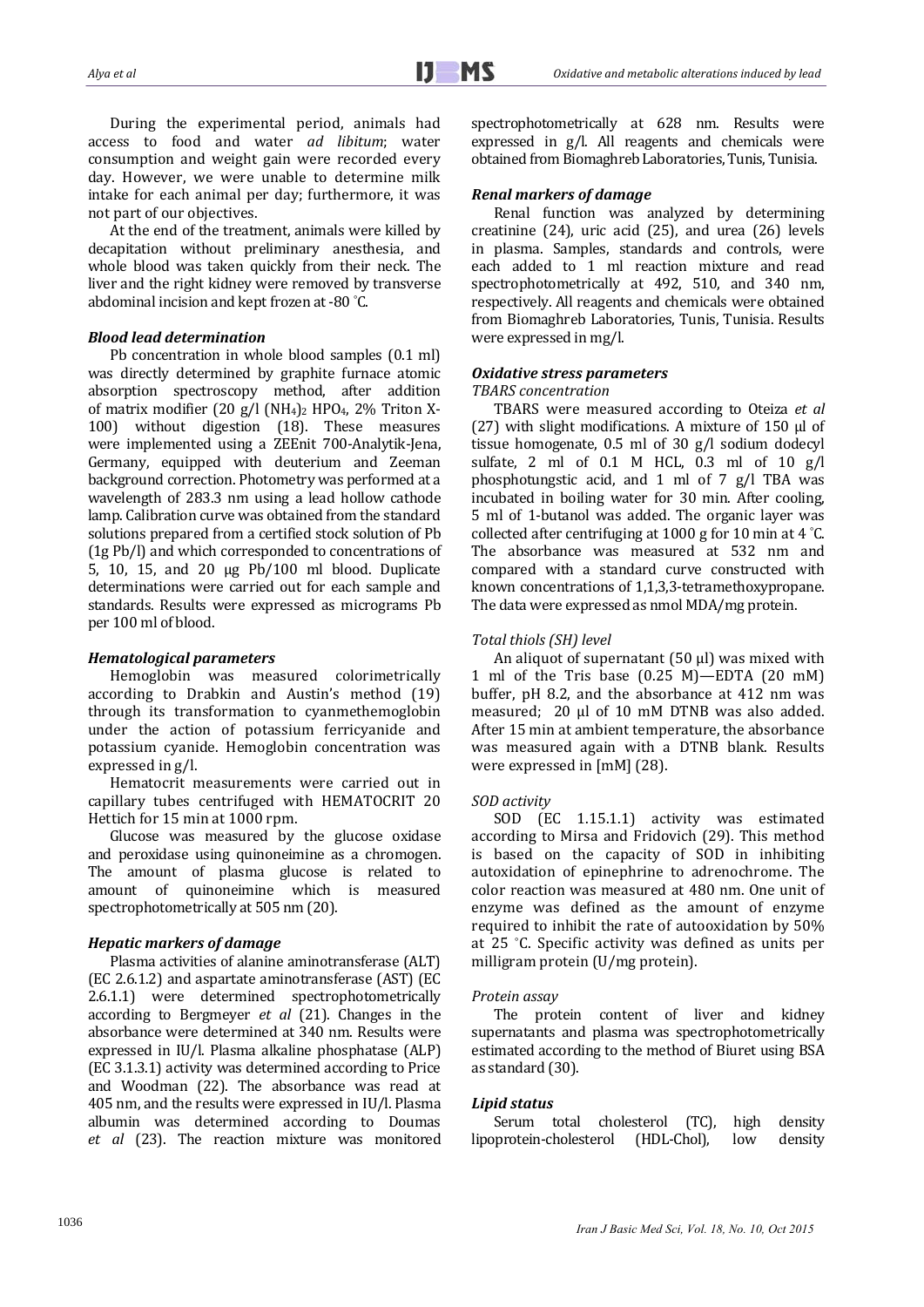

**Table 1.** Lead consumption and blood lead levels in female rats treated with lead (50 mg/l) for 40 and 65 days

|         | Metal consumption<br>(mg Pb/Kg b.w/day) |                               |                 | Blood lead level $(\mu g/dl)$   |
|---------|-----------------------------------------|-------------------------------|-----------------|---------------------------------|
|         | Control                                 | Lead                          | Control         | Lead                            |
| 40 days |                                         | $11.26 \pm 0.41$ <sup>*</sup> | $1.5 \pm 0.26$  | $12.86 \pm 0.98$ <sup>*</sup>   |
| 65 days |                                         | $8.83 \pm 0.27$ */*           | $1.42 \pm 0.31$ | $8.37 \pm 0.63$ <sup>*</sup> /* |

Values are means±SD for groups consisted of 12–16 rats. Statistically significant differences are indicated \* *P*<0.01 compared with control group, #  $P$ <0.01 compared with (Pb40) group

lipoprotein-cholesterol (LDL-Chol), and TGs concentrations were determined using the corresponding diagnostic kits set by Randox Laboratories Ltd. (UK). In exploitation of lipid metabolism, we evaluated the cardiovascular risk factors as TC/HDL ratio and TG/HDL ratio. The atherogenic index (AI) was calculated as (TC-HDL)/HDL.

#### *Statistical analysis*

All results were expressed as mean±standard deviation. Comparisons between the groups were performed by one way ANOVA followed by Student's t test. Differences were considered significant at  $P \le 0.01$ .

#### **Results**

Neither toxic signs nor changes in the behavior of the animals during the treatment were observed. Likewise, there were no specific signs attributable to the treatment with Pb, and mortality was not increased in any of the experimental groups over than in controls.

The amounts of metal ingested during the experimental periods (40 and 65 days, respectively) are shown in Table 1; these were calculated using this formula:  $[(ml water consumed / day) x metal$  $dose$ ]/rat weight (kg). This table also shows the concentrations of lead in the blood of experimental animals treated with Pb.

Exposure to Pb from lactation had no effect on growth parameters (Table 2) of all treated animals when compared to their relative controls.

Table 2 also shows the effect of Pb on the absolute  $(g)$  and relative  $(g/100\ g\ b.w)$  weight of the liver and the kidney. At day 65, there was a significant increase of the both organs weight and relative weight when compared to controls.

Table 3 summarizes the data concerning the effects of Pb exposure on hematological parameters. Hemoglobin concentration was significantly reduced in all treated groups in comparison with controls. However, no significant changes were found in hematocrit value, glucose content, and plasma proteins level of all intoxicated animals at day 40 and day 65 of treatment.

#### *Liver function evaluation*

Pb administration caused a significant increase in the activities of AST and ALP of both treated groups (Pb40 and Pb65), when compared with their relative controls. Furthermore, Pb administration caused a significant  $(P \le 0.05)$  increase in the activity of ALT, only in Pb65 group when compared to controls.

The data indicated also a significant  $(P<0.01)$ decrease in liver proteins level, in all treated groups together with a significant  $(P<0.05)$  decrease in albumin level in Pb65 group comparing to their relative controls (Table 4).

|                               | Control 40 days   | Lead 40 days      | Control 65 days   | Lead 65 days                 |
|-------------------------------|-------------------|-------------------|-------------------|------------------------------|
| Growth parameters             |                   |                   |                   |                              |
| Initial body weight (g)       | $5.75 \pm 0.13$   | $5.75 \pm 0.15$   | $5.56 \pm 0.18$   | $5.66 \pm 0.10$              |
| Final body<br>weight $(g)$    | $104.37 \pm 2.10$ | $103.96 \pm 2.07$ | $160 \pm 3.43$    | $167.67 \pm 2.43$            |
| $B.W.$ gain $(g)$             | $99.56 \pm 2.02$  | $98.21 \pm 1.98$  | $154.43 \pm 3.48$ | $160.9 \pm 3.48$             |
| Body surface area $(g^{0.7})$ | $26.03 \pm 0.33$  | $25.77 \pm 0.37$  | $34.78 \pm 0.55$  | $36.06 \pm 0.39$             |
| Food intake (g/Kg/day)        | $14.07 \pm 0.20$  | $14.92 \pm 0.37$  | $11.97 \pm 0.11$  | $12.68 \pm 0.18$             |
| Fluid intake (ml/kg/day)      | $22.60 \pm 0.62$  | $22.51 \pm 0.82$  | $17.86 \pm 0.84$  | $17.65 \pm 0.55$             |
| Energy intake (Kcal/day)      | $44.10 \pm 0.62$  | $44.77 \pm 1.12$  | $35.91 \pm 0.33$  | $38.06 \pm 0.55$             |
| Feed efficiency (g/Kcal)      | $2.30 \pm 0.06$   | $2.20 \pm 0.05$   | $4.45 \pm 0.14$   | $4.37 \pm 0.08$              |
| Organs weights (g)            |                   |                   |                   |                              |
| Liver weight                  | $6.31 \pm 0.14$   | $6.26 \pm 0.14$   | $6.87 \pm 0.20$   | $7.40 \pm 0.20$ <sup>a</sup> |
| Kidney weight                 | $0.62 \pm 0.01$   | $0.62 \pm 0.01$   | $0.64 \pm 0.02$   | $0.71 \pm 0.01$ b            |

Table 2. Growth parameters, absolute and relative liver and kidney weights in female rats treated with lead (50 mg/l) for 40 and 65 days

Values are mean±SD for groups consisted of 12–16 rats. Statistically significant differences are indicated  $^a P$  <0.05,  $^b P$  <0.01 compared with control group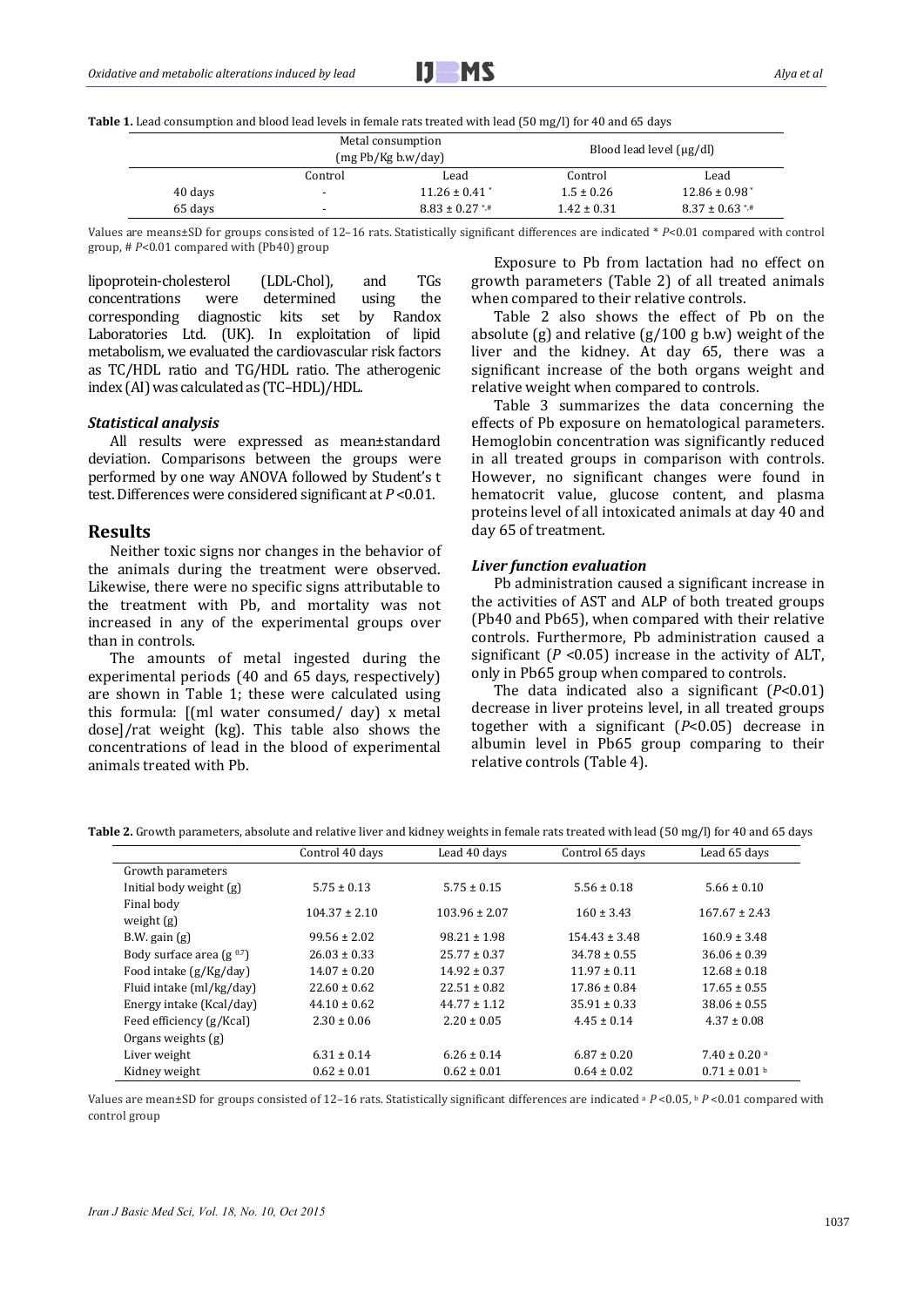

Table 3. Hematological parameters in female rats treated with lead (50 mg/l) for 40 and 65 days

|                    | Control 40 davs  | Lead 40 davs      | Control 65 days   | Lead 65 davs       |
|--------------------|------------------|-------------------|-------------------|--------------------|
| Hemoglobin $(g/l)$ | $108.12 \pm 3.5$ | $98.13 \pm 1.9$ a | $100.42 \pm 3.56$ | $88.98 \pm 2.67$ b |
| Hematocrit (%)     | $40.25 \pm 0.33$ | $39.15 \pm 0.39$  | $42 \pm 0.39$     | $42.08 \pm 0.32$   |
| Glucose $(g/l)$    | $1.51 \pm 0.02$  | $1.51 \pm 0.02$   | $1.29 \pm 0.03$   | $1.37 \pm 0.02$    |
| Proteins $(g/l)$   | $52.42 \pm 1.47$ | $51.94 + 2.2$     | $55.24 \pm 0.91$  | $55.12 \pm 0.75$   |

Values are mean±SD for groups consisted of 12-16 rats. Statistically significant differences are indicated <sup>a</sup> *P* <0.05, <sup>b</sup> *P* <0.01 compared with control group



**Figure 1.** Effect of age dependent exposure to Pb (50 mg Pb/l) on liver and kidney malondialdehyde concentration  $\lim_{n \to \infty}$  MDA/mg proteins) in female rats. The animals were treated for a period of 40 days (puberty) and 65 days (post puberty). Values are means±SD for groups consisted of 12–16 rats. Statistically significant differences are indicated by  $* P<0.05$ ,  $** P<0.01$ compared with control group



**Figure 2.** Effect of age dependent exposure to Pb (50 mg Pb/l) on liver and kidney total thiol group concentration (mM) in female rats. The animals were treated for a period of 40 days (puberty) and  $65$  days (post puberty). Values are means $\pm$ SD for groups consisted of 12-16 rats. Statistically significant differences are indicated by  $*P<0.05$ ,  $*P<0.01$  compared with control group



**Figure** 3. Effect of age dependent exposure to Pb (50 mg Pb/l) on liver and kidney superoxide dismutase activity (U/mg protein) in female rats. The animals were treated for a period of 40 days (puberty) and 65 days (post puberty). Values are means±SD for groups consisted of 2-16 rats. Statistically significant differences are indicated by \**P*<0.05, \*\* *P*<0.01 compared with control group 

## *Kidney function evaluation*

Treatment of rats with administered 50 mg Pb/l for 40 and 65 days caused an elevation in blood creatinine level  $(P<0.001)$ . The data indicated also a marked elevation in blood urea level (*P*<0.001) only in Pb40 group and a significant  $(P< 0.001)$  increase in uric acid level in the same group when compared to controls. Our results also show no significant differences in kidney proteins level in all treated groups in comparison with controls (Table 4).

#### *Lipid profile*

The results indicated that TGs, TC, and LDL-Chol concentrations were significantly increased following Pb intoxication in all treated groups when compared to their relative controls. Moreover, the data showed a significant (*P*<0.05) decrease in HDL-Chol level, only in Pb65 group.

Furthermore, Pb administration during 40 days and 65 days caused a significant increase in cardiovascular risk markers together with a significant  $(P<0.001)$ increase on the atherogenic index (AI) in all treated groups in comparison with their controls; this suggest the susceptibility of female rats to cardiovascular diseases and atherosclerosis risk (Table 5).

#### *Oxidative stress evaluation in liver and kidney*

Chronic exposure to Pb increased significantly the TBARS level in the liver and the kidney homogenates of both treated groups (Pb40 and Pb65) in comparison with those measured in control animals (Figure 1).

Total thiols (SH) levels were significantly (*P*<0.01) reduced in the liver of both treated groups (Pb40 and Pb65) when compared to controls (Figure 2).

A non significant decrease in total SH level in the kidney was recorded in Pb40 group when compared to control. This decrease reached a significant level  $(P<0.05)$  in Pb65 group (Figure 2).

Data from Figure 3 show a marked increase in both liver (*P*<0.01) SOD activity after 40 days of Pb exposure and kidney  $(P<0.05)$  SOD activity after  $65$ days of exposure to the same metal when compared to their relative controls.

#### **Discussion**

In our study, no obvious influences on the general condition and appearance of the animals, feed consumption, and clinical observations were noted, which suggest that low-dose Pb has no apparent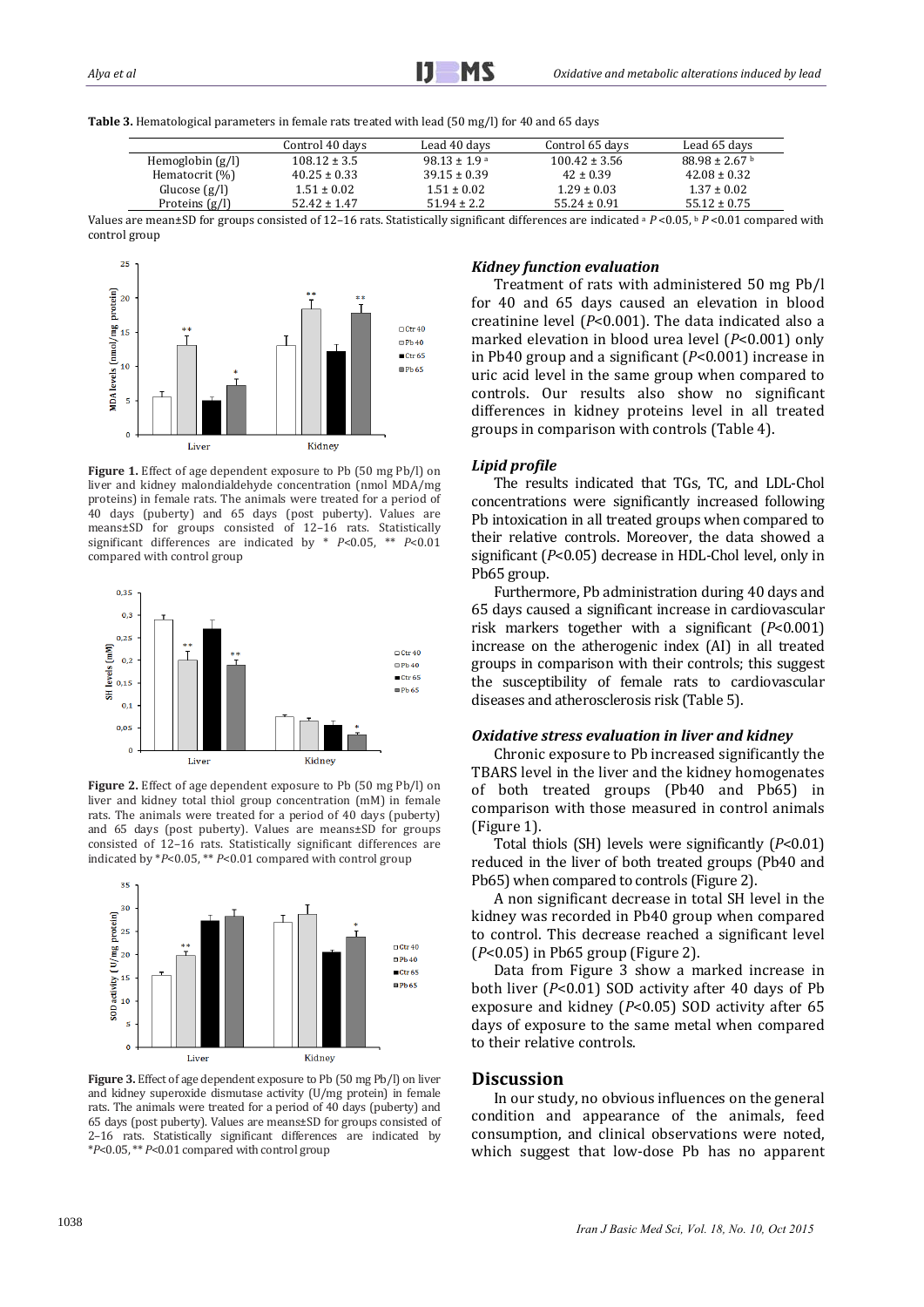

|                      | Control 40 days  | Lead 40 days                   | Control 65 days    | Lead 65 days                  |
|----------------------|------------------|--------------------------------|--------------------|-------------------------------|
|                      |                  | Hepatic markers of damage      |                    |                               |
| ALT (IU/I)           | $44.55 \pm 0.98$ | $44.23 \pm 2.48$               | $42 \pm 1.49$      | $51.72 \pm 4.45$ <sup>a</sup> |
| AST (IU/I)           | $116 \pm 6.86$   | $132.87 \pm 3.26$ <sup>a</sup> | $107.07 \pm 2.53$  | $132.68 \pm 4.61$             |
| ALP (IU/I)           | $285 \pm 12.26$  | $411.58 \pm 40.92$ b           | $558.67 \pm 20.67$ | 632.87 ± 31.58 a              |
| Albumin $(g/l)$      | $39.5 \pm 1.03$  | $37.38 \pm 0.77$               | $39.93 \pm 0.64$   | $37.72 \pm 0.99$ <sup>a</sup> |
| Proteins $(g/100 g)$ | $9.23 \pm 0.39$  | $7.46 \pm 0.46$ b              | $8.84 \pm 0.28$    | $7.29 \pm 0.36$ b             |
|                      |                  | Kidney markers of damage       |                    |                               |
| Urea $(mg/l)$        | $0.36 \pm 0.01$  | $0.45 \pm 0.01$ c              | $0.29 \pm 0.01$    | $0.31 \pm 0.01$               |
| Creatinine (mg/l)    | $4.26 \pm 0.21$  | 5.43 ± 0.18 $\degree$          | $5.13 \pm 0.19$    | $6.39 \pm 0.20$ c             |
| Uric acid $(mg/l)$   | $8.56 \pm 0.25$  | $10.80 \pm 0.33$ c             | $6.51 \pm 0.59$    | $5.97 \pm 0.31$               |
| Proteins $(g/100 g)$ | $2.89 \pm 0.21$  | $2.68 \pm 0.23$                | $4.25 \pm 0.17$    | $4.01 \pm 0.23$               |

**Table 4.** Hepatic and kidney markers of damage in female rats treated with lead (50 mg/l) for 40 and 65 days

Values are mean±SD for groups consisted of 12-16 rats. Statistically significant differences are indicated a *P*<0.05; b *P*<0.01; c *P*<0.001 compared with control group

toxic effects on the function of most organs and growth parameters.

It is noted that the regulation of food intake and energy balance is controlled by hypothalamic neuropeptides and peripheral hormones (31). It is also well established that certain hypothalamic regions can control the food intake through neuropeptide Y (NPY),  $\alpha$ -melanocyte-stimulating hormone ( $\alpha$ -MSH), and coticotropin-releasing hormone (CRH) (32). In addition, peripheral hormones, especially insulin act by negative feedback on hypothalamus which causes inhibition of NPY release and stimulation of  $\alpha$ -MSH and CRH (33, 34). The excess or deficit of some of these informational molecules would be responsible for an imbalance of food intake.

Based on this information, we can conclude that Pb doesn't induce disturbance in mechanisms regulating food intake. Indeed, there are very few scientific studies seeking an association between Pb toxicity and food intake. However, some studies have highlighted the involvement of Pb in the disruption of body weight in animals exposed to this metal. The work of Ronis *et al* (17) showed that the treatment of pregnant rats at doses of Pb between 0.05% and  $0.45\%$  w/v causes disturbances in pups' body weight at birth, and growth suppression during the prepuberty and the puberty periods. The results of this study also showed that these observed changes were accompanied by a decrease in the plasma concentration of IGF (Insulin-like growth factor) and the rate of pituitary growth hormone (GH). From these data, it can be suggested that the observed decrease in body weight is due to the suppression of the growth of the animals following the disruption of the GH secretion.

Maternal Pb exposure has a significant influence on embryonic and fetal development, and has an important impact on pregnancy impairment outcomes including low birth weight, mental retardation, learning disabilities, and abnormal behavior (35). According to Gulson *et al* (36), Pb in mother's milk contributes with about 36-80% of the infant Pb burden. Infant exposure to Pb is of concern because of the high susceptibility of the infant to toxic substances, and because there is no threshold for deleterious effects (37).

Our results showed an age-dependent decrease in blood Pb levels. We concluded that this difference between Pb40 and Pb65 groups could not be due to the administered amount of Pb, because all the experimental groups were exposed to the same dose of Pb throughout the experimental period.

Indeed, Varnai *et al* (38) explained that the gastrointestinal absorption in young animals is more important compared to adults. Furthermore, the gastrointestinal absorption of metal cations including Pb is much greater during lactation and pre-puberty periods because of (i) nutritional needs of young animals to grow and (ii) the involvement of the intestinal calcium-binding proteins  $(CaBP)$  in the

|                     | Control 40 days | Lead 40 days                 | Control 65 days | Lead 65 days                 |
|---------------------|-----------------|------------------------------|-----------------|------------------------------|
| Triglycerides (g/l) | $0.88 \pm 0.06$ | $1.23 \pm 0.07$ b            | $0.95 \pm 0.09$ | $1.41 \pm 0.10$ <sup>a</sup> |
| Cholesterol (g/l)   | $0.52 \pm 0.02$ | $0.71 \pm 0.02$ c            | $0.55 \pm 0.01$ | $0.62 \pm 0.01$ b            |
| $HDL-Chol(g/l)$     | $0.41 \pm 0.01$ | $0.40 \pm 0.01$              | $0.52 \pm 0.01$ | $0.41 \pm 0.01$ a            |
| $LDL-Chol(g/l)$     | $0.05 \pm 0.01$ | $0.18 \pm 0.02$ c            | $0.09 \pm 0.01$ | $0.16 \pm 0.01$ b            |
| LDL/HDL             | $0.10 \pm 0.04$ | $0.47 \pm 0.09$ c            | $0.16 \pm 0.02$ | $0.36 \pm 0.05$ c            |
| Cholesterol/HDL     | $1.36 \pm 0.07$ | $1.85 \pm 0.17$ <sup>b</sup> | $1.07 \pm 0.03$ | $1.31 \pm 0.06$ <sup>a</sup> |
| Triglycerides/HDL   | $2.35 \pm 0.21$ | $3.28 \pm 0.33$ b            | $1.65 \pm 0.17$ | $2.64 \pm 0.41$ b            |
| AI                  | $0.33 \pm 0.06$ | $0.84 \pm 0.15$ c            | $0.12 \pm 0.02$ | $0.51 \pm 0.07$ c            |

**Table 5.** Plasma lipid status, cardiovascular risk markers, and atherogenic index in female rats treated with lead (50 mg/l) for 40 and 65 days

Values are mean±SD for groups consisted of 12-16 rats. Statistically significant differences are indicated a *P*<0.05; **b** *P*<0.01; c *P*<0.001 compared with control group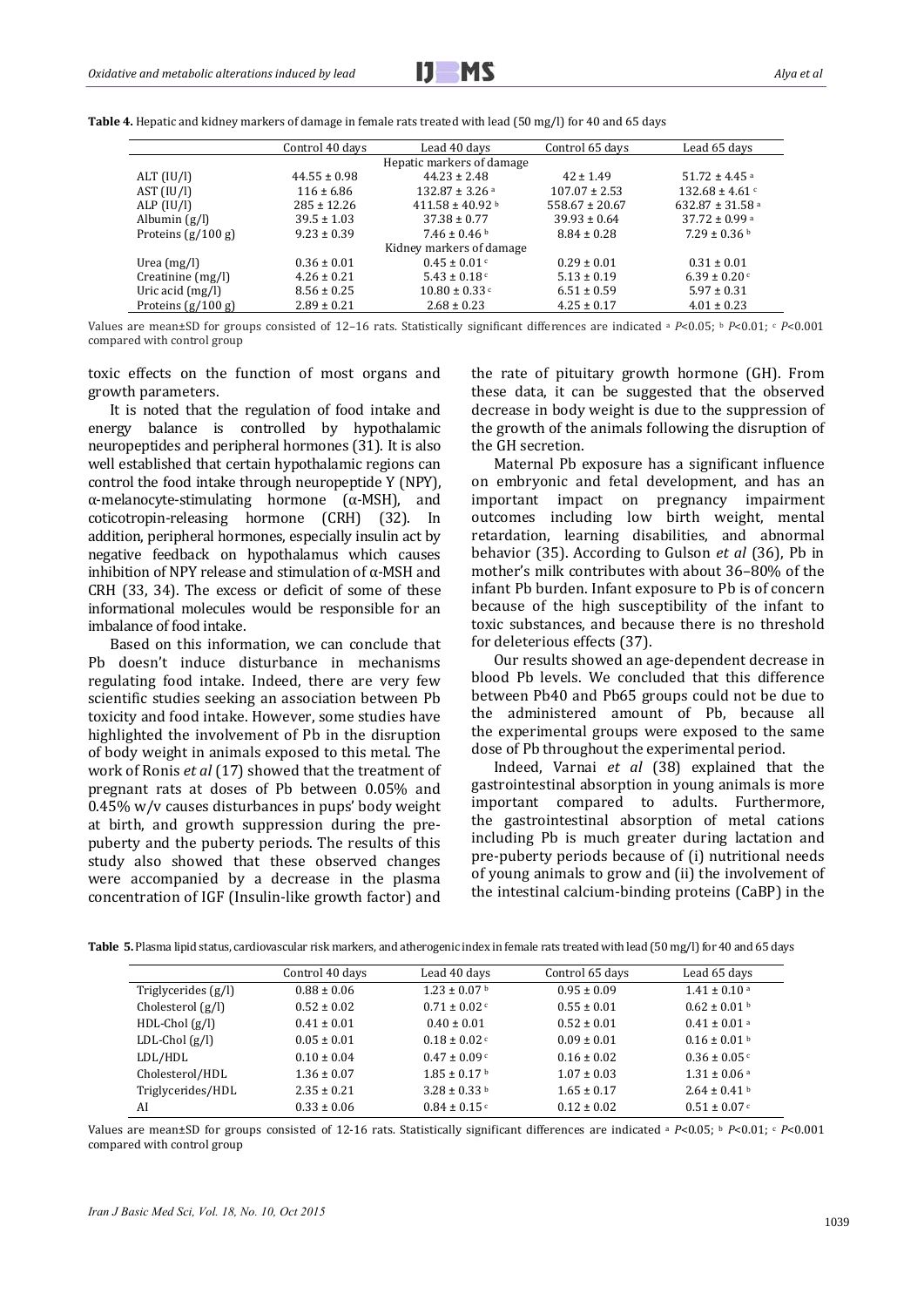transport of Pb  $(39)$ , which make them more vulnerable to the deleterious effects of Pb poisoning.

The alterations in hematological parameters serve as the earliest indicators of toxic effects. In erythrocytes, Pb affects mainly the heme biosynthesis chain by inhibiting the key enzyme activity, δ-ALAD (delta aminolevulinic acid dehydratase) leading to the substrate δ-ALA accumulation (40). Anemia observed during Pb poisoning in this study is thought to result from inhibition of heme synthesis and a decreased life span of the erythrocytes (41).

Liver plays a central role in the detoxification process and along with kidney faces the threat of maximum exposure to xenobiotics and their metabolic by-products. During the hepatotoxic process, liver cell membrane will be damaged and several enzymes located in the hepatic cytosol, including ALT, AST, and ALP will be secreted into the blood (42). These serum enzymes are considered as markers of liver damage (43-45).

Indeed, in addition to oxidative stress, the hepatotoxicity induced by Pb may involve other pathways as endothelial cell injury (46), inflammation  $(47)$ , and the transport pathway, since Pb ions mimic the action of other divalent cations, especially calcium (48).

In our study, Pb increased significantly ALT, AST, and ALP activities in treatment groups when compared with control rats. These changes pointed out the functional disorder of the liver. Several researchers have also reported perturbations in the activities of these enzymes during Pb poisoning (49-51).

Liver synthesizes plasma proteins, among them is albumin. Although a significant decrease in albumin level was only recorded in adult Pb-treated group (Pb 65), the total proteins level showed a significant decrease in all Pb-treated groups (Pb40 and Pb 65) indicating a perturbation in the synthetic function of the liver.

Kidney is a complex organ consisting of well-defined components that function in a highly coordinated manner. Several lines of evidence indicate that this organ has a crucial role in the toxicokinetics of Pb since it serves as a major organ of Pb excretion and a site of its accumulation (52, 53).

The toxic effects of Pb on the kidney appear to be primarily localized in the kidney tubule and are manifested by excessive urinary excretion of amino acids, glucose and phosphate, natriuresis, kaliuresis, and formation of nuclear inclusion bodies (54). These changes may be related to one or more factors, including increased blood Pb levels. Recent observations indicate that long-term exposure to considerably low Pb levels may increase risks of subclinical nephropathy, as indicated by biomarkers of renal dysfunction such as plasma creatinine, uric acid, and urea levels (55).

Our results showed that exposure to Pb increases significantly plasma creatinine levels in both treated groups (Pb40 and Pb65) comparing to their relative controls. Furthermore, a significant increase in urea and uric acid levels was only detected in Pb40 group comparing to controls. In fact, urea is the first acute renal marker, which increases when the kidney suffers any kind of injury; otherwise, creatinine is the most trustable renal marker. Its increase only occurs when the majority of renal function is lost  $(56)$ . Indeed, clinical manifestations of renal impairment do not become evident until more than 50% of the nephrons are destroyed (57).

Few studies on humans and experimental animals have investigated the alteration of lipid metabolism following acute or chronic Pb exposure.

It has been shown that Pb accelerates lipid peroxidation and degradation of polyunsaturated membrane lipids and lipoproteins (58). Other studies have shown that chronic exposure to Pb causes alterations in the composition of red cell membrane fatty acids (59). All these observations are broadly suggestive of the involvement of Pb in lipid metabolism alteration.

Our results showed an increase in TGs, cholesterol, and LDL‐chole levels. Similar observation of the relationships between Pb and hyperlipidemia was reported by other researches on laboratory animals (60, 61) and humans (62).

Indeed, enhanced cholesterogenesis observed in plasma of the Pb-treated animals may be attributed to a Pb-induced activation of 3-hydroxy-3methylglutaryl coenzyme A (HMG CoA) reductase and HMG CoA synthase (the two rate-limiting enzymes in cholesterol synthesis) or it may be due to feedback inhibition (63). Furthermore, Pb has been shown to depress the activity of cytochrome  $P-450$  $(64)$ . This can limit the biosynthesis of bile acids, which is the only significant route for elimination of cholesterol from the body.

On the other hand, increased *de novo* synthesis of cholesterol may occur following impaired feedback inhibition. Thus, the imbalance between cholesterol biosynthesis and elimination occurred by Pb, induced elevation of plasma TC concentration with simultaneous decrease in HDL-chole level, only in adult group Pb65.

The TC/HDL, TG/HDL, and LDL/HDL ratios are investigated to assess cardiovascular risks. An increase in these ratios indicates alteration in the cardiac system (65). It leads to elevated arterial pressure, degenerative changes of cardiac musculature, and decreased contractility (66). Increased LDL/HDL ratio which was observed in a previous study (67) indicates a linear positive association between blood Pb concentration and TC and LDL-chole levels.

It is well known that hyperlipedemia is the leading risk factor for atherosclerosis. Epidemiological 

*Iran J Basic Med Sci, Vol. 18, No. 10, Oct 2015* <sup>1040</sup>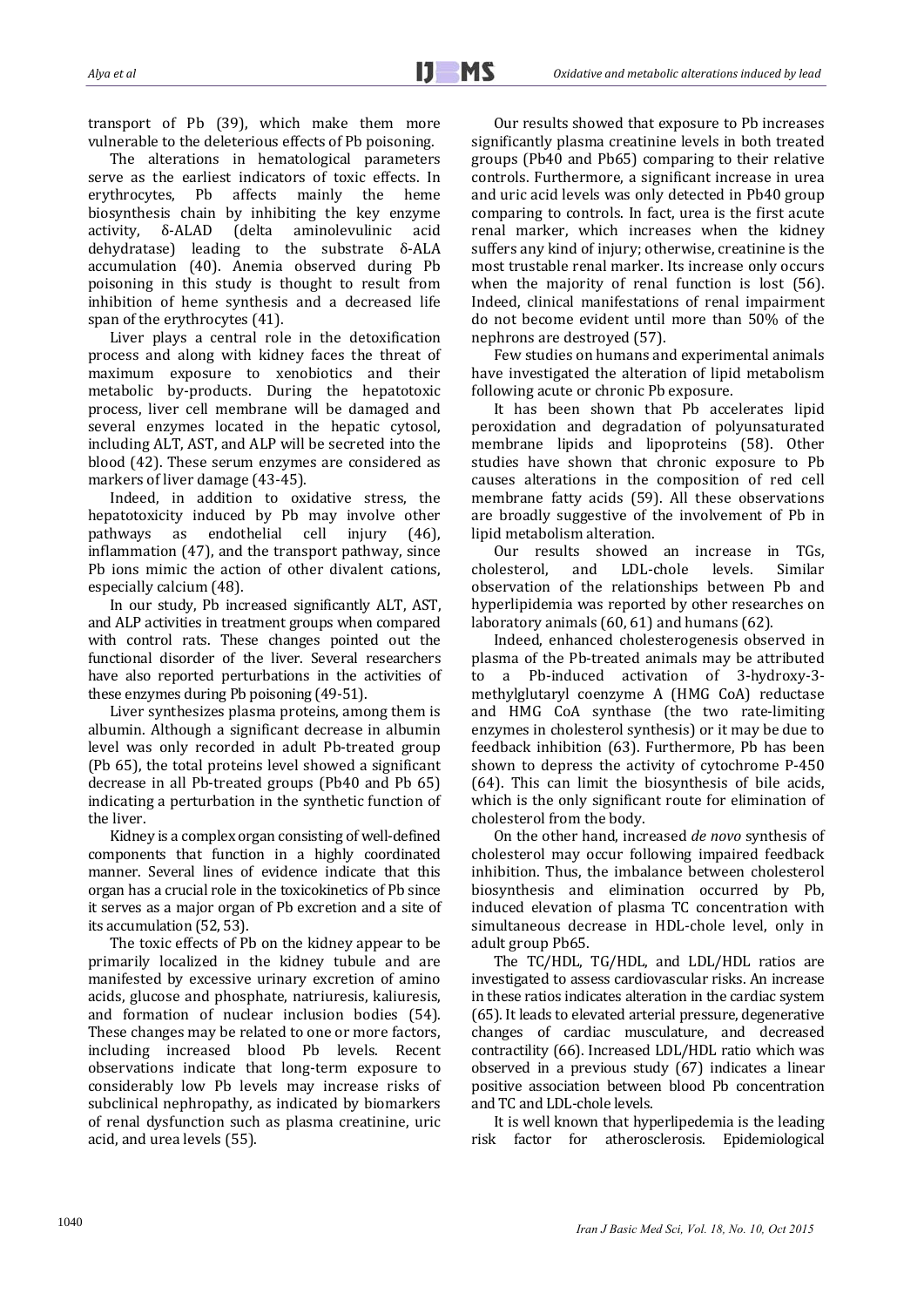investigation revealed a positive correlation between the severe degree of atherosclerosis and the concentrations of plasma cholesterol as well as LDLchole. Numerous population studies have linked raised concentration of TC or LDL-chole in plasma with increased incidence of atherosclerotic events (68). In addition, the AI, defined as the ratio of TC-HDL and HDL, is believed to be an important risk factor of atherosclerosis. Our data clearly demonstrated that Pb has significantly increased this ratio.

Under physiological conditions, there is a balance between free radicals production and antioxidant defense mechanisms. This process involves mostly specific enzymes as SOD, CAT, and GPx and antiradical molecules that scavenge free radicals such as vitamins and thiol groups (SH).

Many studies have suggested the involvement of oxidative stress in some aspects of Pb toxicity (10, 43, 50, 69). 

The most common group of indices used to assess oxidative stress is that of peroxidation products of lipids, usually polyunsaturated fatty acids, which are susceptible to free radicals attack  $(70)$ . It is also known that the main Pb toxic effects are on the structure and cell membrane function. Many studies have showed that MDA, the most used end-product of lipid peroxidation, will be increased with Pb treatment (71-73). Our results also indicated that lipid peroxidation, determined by measuring the MDA levels, is amplified in liver and kidney after exposure to Pb.

Furthermore, it has been shown that the increase of the lipid peroxidation is generally accompanied by the decrease in the rate of SH groups  $(74)$ , which is consistent with our results. Thus, it can be supposed that the Pb-induced decrease in total SH levels might result from their utilization to scavenge free radicals formed during exposure to Pb.

Different responses of SOD have been described in animals exposed to Pb including increases, decreases, or no changes in its activity (13, 74) depending on dose, length of treatment, and the target organ. In our experiment, Pb intoxication resulted in an increase of SOD activity in liver of Pb40 group and in kidney of Pb65 group comparing to their relative controls. As free radicals are the substrates of antioxidative enzymes, their overproduction may (i) stimulate the activities or biosynthesis of enzymatic proteins to adapt the increases of free radicals or (ii) override enzymatic activity and lead to the fall of its concentration (41) depending on target organ. However, hepatic and renal SOD activity does not show significant change in some of Pb treated groups when compared with their relative controls. This result is in agreement with the study undertaken by Patra *et al* (13) who recorded no significant change in the SOD activity in the liver, kidney, and brain of rats subjected to subchronic exposure to Pb. They hypothesized that the

participation of iron in Fenton reaction *in vivo* leads to the production of more reactive hydroxyl radicals from superoxide radicals and hydrogen peroxide, which increase lipid peroxidation (13). This might be one of the reasons for significant alteration in lipid peroxidation and non significant changes in SOD activity. 

## **Conclusion**

During this study, we showed that Pb, the heavy metal widely spread in the environment and strongly used in the developing countries causes disturbances which are not negligible. Indeed, chronic exposure to Pb has resulted in significant liver and kidney metabolic disorders. Thus, increased levels of transaminases and alkaline phosphatase in plasma indicate cytolysis of liver cells. Reducing rate of albumin and liver proteins are indicative of liver synthetic function disruption. In kidneys, it has been shown that the glomerulus and the proximal tubule are the most vulnerable compartments of lead toxicity. Moreover, we noted that Pb induces dyslipidemia which is a major risk factor for the onset of cardiovascular diseases and atherosclerosis. Furthermore, it has been well established that chronic Pb exposure induces oxidative stress and many mechanisms are involved in the imbalance between pro and anti-oxidants.

### **Acknowledgment**

This study has been supported by our laboratory, University of Sciences of Tunis, Tunisia.

#### **References**

1. Garnier R. Toxicité du Plombet de ses derives. EMC-Toxicol Pathol 2005 ; 2: 67-88.

2. El-Nekeety AA, El-Kady AA, Soliman MS, Hassan NS, Abdel-Wahab MA. Protective effect of Aquilegia vulgaris (L.) against lead acetate-induced oxidative stress in rats. Food Chem Toxicol 2009; 47:2209-2215.

3. Lanphear BP, Hornung R, Ho M, Howard CR, Eberle S, Knauf K. Environmental lead exposure during early childhood. J Pediatr 2002; 140:40-47.

4. Davis JM, Svendsgaard DJ. Lead and child development. Nature 1987; 329:297-300.

5. Bellinger DC. Lead. Pediatrics 2004; 113:1016-1022.

6. Lidsky TI, Schneider JS. Lead neurotoxicity in children: Basic mechanisms and clinical correlates. Brain 2003; 126:5–19. 

7. Fisher AM, Vessey JA. Preventing lead poisoning and its consequences. Ped Nursing 1998; 24:348-350.

8. Patrick L. Lead toxicity, a review of the literature. Part 1. Exposure, evaluation, and treatment. Altern Med Rev 2006; 11:2–22. 

9. Flora SJ, Pande M, Mehta A. Beneficial effect of combined administration of some naturally occurring antioxidants (vitamins) and thiol chelators in the treatment of chronic lead intoxication. Chem Biol Interact 2003; 145:267–280. 

10. Kumar V, Abul KA, Nelson F, Richard NM. *Robbins basic pathology. 8th ed. New* Delhi, India: Elsevier; 2007.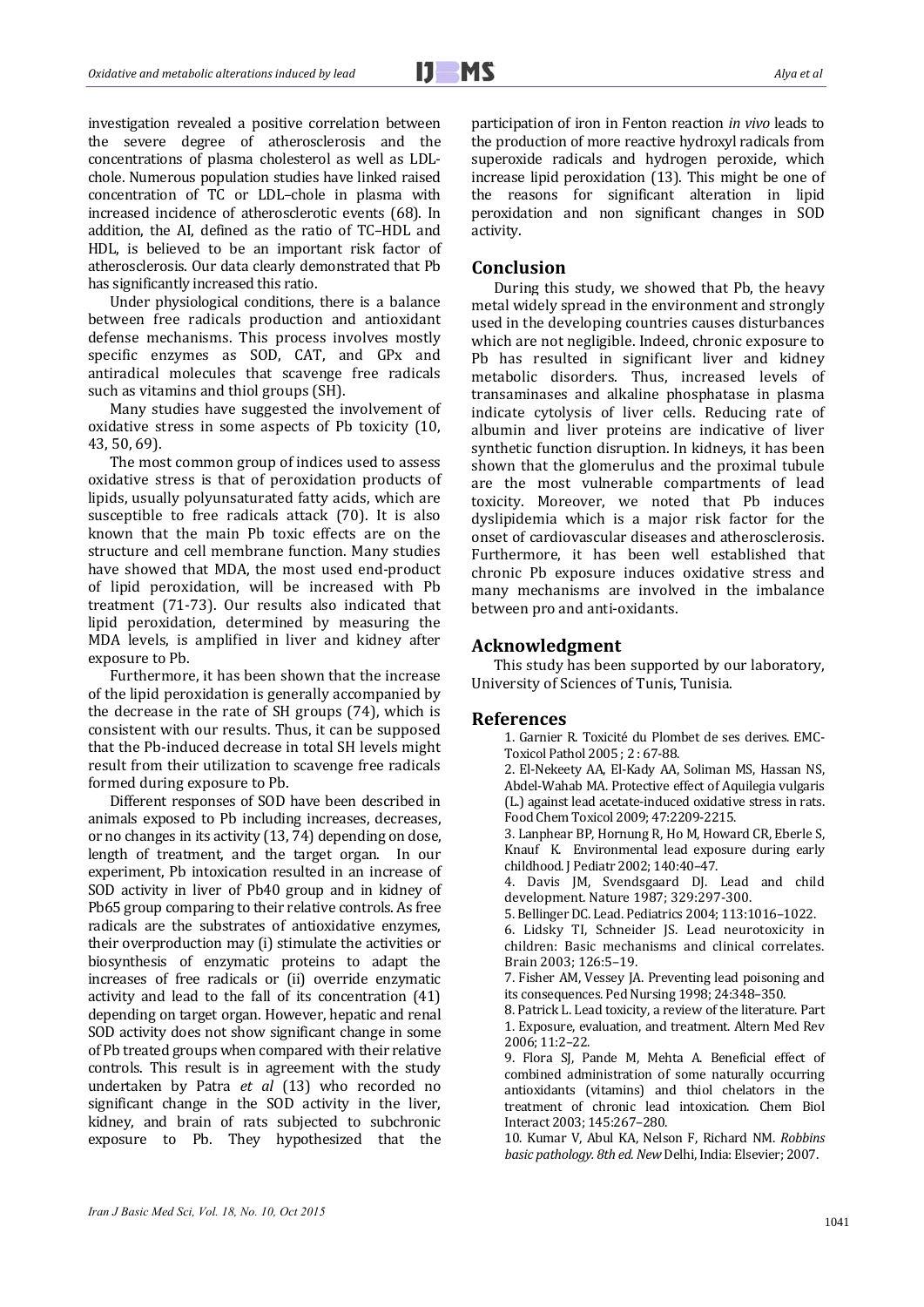11. Ashry KM, El-Sayed YS, Khamiss RM, El-Ashmawy IM. Oxidative stress and immunotoxic effects of lead and their amelioration with myrrh (Commiphora molmol) emulsion. Food Chem Toxicol 2010: 48:236-241.

12. Sidhu P. Nehru B. Lead intoxication: histological and oxidative damage in rat cerebrum and cerebellum. J Trace Elem Exp Med Biol 2004; 17:45-53. 

13. Patra RC, Swarup D, Dwivedi SK. Antioxidant effects of α-tocopherol, ascorbic acid and Lmethionine on lead induced oxidative stress to the liver, kidney and brain in rats. Toxicology 2001; 162:81–88. 

14. Taib NT, Jarrar BM, Mubarak M. Ultrastructural alterations in hepatic tissues of white rats (Rattus norvegicus) induced by lead experimental toxicity. Saudi J Biol Sci 2004; 11:11-20.

15. Flora S, Flora G, Saxena G. Environmental occurrence, health effects and management of lead poisoning. In: Casas JS, Sordo J, editors. Lead: chemistry, analytical aspects, environmental impact and health effects. Amsterdam, Netherlands: Elsevier Science. 2006. p.158-228.

16. Poręba R, Powel G, Poręba M, Andrzejak R. Environmental and occupational exposure to lead as a potential risk factor for cardiovascular disease. Environ Toxicol Pharmacol 2011: 31:267-277.

17. Ronis MJJ, Badger TM, Shema SJ, Roberson PK. Endocrine mechanisms underlying the growth effects of developmental lead exposure in the rat. I Toxicol Environ Health A 1998; 54:101-120.

18. Bannon DI, Murashchik C, Zapf CR, Farfel MR, Chisoim JJ Jr. Graphite furnace atomic absorption spectroscopic measurement of blood lead in matrixmatched standards. Clin Chem 1994; 40:1730-1734.

19. Drabkin DL, Austin JH. Spectrophotometric constants for common hemoglobin derivatives in human, dog and rabbit blood. I Biol Chem 1932; 98:719–733. 

20. Lott JA, Turner K. Evaluation of Trinder's glucose oxidase method for measuring glucose in serum and urine. Clin Chem 1975; 21:1754-1760.

21. Bergmeyer HU, Scheibe P, Wahlefeld AW. Optimization of methods for aspartate aminotransferase and alanine aminotransferase. Clin Chem 1978; 24:58-73.

22. Price CP, Woodman DD. An improved autoanalyzer technique for the determination of serum alkaline phosphatase. Clin Chim Acta 1971; 35: 265–271. 

23. Doumas BT, Natson WA, Biggs HG. Albumin standards and the measurement of serum albumin with bromocresol green. Clin Chim Acta 1971: 31:87-96.

24. Larsen K. Creatinine assay by a reaction-kinetic principle. Clin Chim Acta 1972; 41:209-217.

25. Fossati P, Prencipe L, Berti G. Use of 3, 5-dichloro-2‐ hydroxybenzenesulfonic acid/4‐aminophenazone chromogenic system in direct enzyme asay of uric acid in serum and urine. Clin Chem 1980; 26:227-231.

26. Fawcett JK. A rapid and precise method for the determination of urea. [ Clin Pathol 1960; 13:156-159.

27. Oteiza PI, Olin KL, Fraga CG, Keen CL. Zinc deficiency causes oxidative damage to proteins, lipids and DNA in rat testes. J Nutr 1995; 125:823-829.

28. Miao-Lin H. Measurement of protein thiol groups and glutathione in plasma. Methods Enzymol 1994; 233:380–383. 

29. Misra HP, Fridovich I. The role of superoxide anion in the autooxidation of epinephrine and a simple assay for superoxide dismutase. J Biol Chem 1972; 247: 3170–3175. 

30. Gornall AG, Bardawill CJ, David MM. Determination of serum proteins by means of the Biuret reaction. J Biol Chem 1949; 177:751-766.

31. Loviselli A, Secci G, Lai A, Velluzzi F. Mechanisms of regulation of the food intake: recent advances. Recenti Prog Med 2007; 98:1-6.

32. Lasram MM, Bini Douib I, Bouzid K, Annabi A, El Elj N, Dhouib H, et al. Abdelmoula J, Gharbi N. Effects of N‐acetyl‐L‐Cysteine, *in vivo*, against pathological changes induced by malathion. Toxicol Mech Methods 2014; 24:294-306.

33. Campfield LA, Smith FJ, Guisez Y, Devos R, Burn P. Recombinant mouse OB protein: evidence for a peripheral signal linking adiposity and central neural networks. Science 1995; 269:546-549.

34. Weigle DS, Bukowski TR, Foster DC, Holderman S, Kramer JM, Lasser G, *et al.* Recombinant ob protein reduces feeding and body weight in the ob/ob mouse. J Clin Invest 1995; 96:2065-2070.

35. Chang BI, Jang BI, Son TG, Cho IH, Ouan FS, Choe NH, *et al.* Ascorbic acid ameliorates oxidative damage induced by maternal low-level lead exposure in the hippocampus of rat pups during gestation and lactation. Food Chem Toxicol 2012; 50:104-108.

36. Gulson BL, Jameson CW, Mahaffey KR, Mizon KJ, Law AJ, Korsh MJ, *et al*. Relationships of lead in breast milk to lead in blood, urine, and diet of the infant and mother. Environ Health Perspect 1998; 106:667-674. 37. Needleman HL, Bellinger D. The health effect of low level exposure to lead. Annu Rev Public Health 1991; 12:111–140. 

38. Varnai VM, Piasek M, Blanusa M, Saric MM, Simic D, Kostial K. Calcium supplementation efficiently reduces lead absorption in suckling rats. Pharmacol Toxicol 2001; 89:326-330.

39. Fullmer CS, Edelstein S, Wasserman RH. Leadbinding properties of intestinal calcium-binding proteins. J Biol Chem 1985; 260:6816-6819.

40. Gurer-Orhan H, Handan US, Hilal O. Correlation between clinical indicators of lead poisoning and oxidative stress parameters in control and leadexposed workers. Toxicology 2004; 195:147-154.

41. Berrahal Annabi A, Nehdi A, Hajjaji N, Gharbi N, El-Fazâa S. Antioxidant enzymes activities and bilirubin level in adult rats treated with lead. C R Biol 2007; 330: 581-588.

42. Ncibi S, Othman MB, Akacha A, Krifi MN, Zourgui L. Opuntia ficus indica extract protects against chlorpyrifos‐induced damage on mice liver. Food Chem Toxicol 2008; 46:797–802. 

43. Berrahal Annabi A, Lasram M, El Eli N, Kerkeni A, Gharbi N, El Fazâa S. Effect of age-dependent exposure to lead on hepatotoxicity and nephrotoxicity in male rats. Environ Toxicol 2011; 26:68-78.

44. Eraslan G, Kanbur M, Silici S. Effect of carbaryl on some biochemical changes in rats: the ameliorative effect of bee pollen. Food Chem Toxicol 2009; 47:86-91.